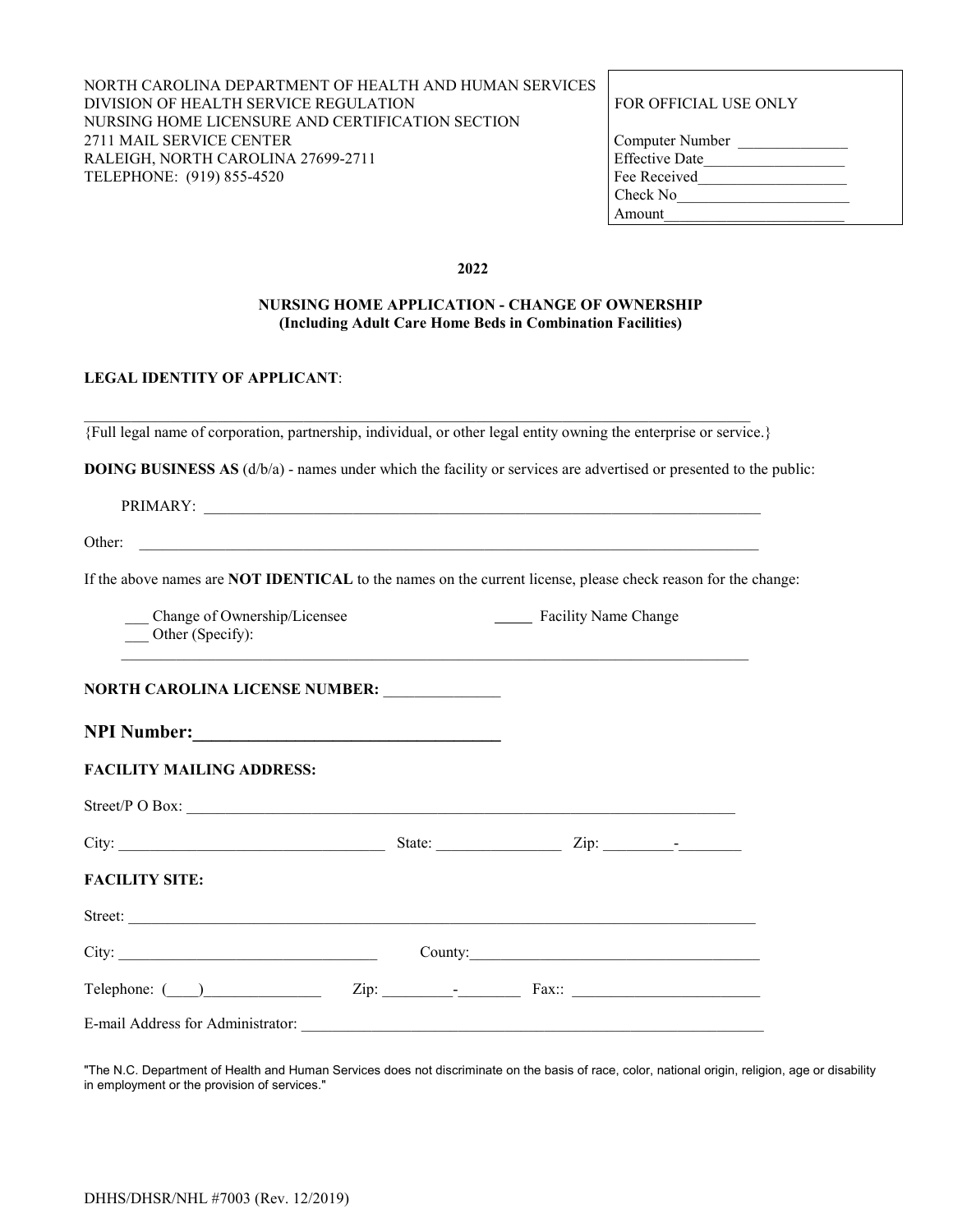### **Change of Ownership Application to Operate a Nursing Home Page 2** Page 2

### **PART A OWNERSHIP AND MANAGEMENT DISCLOSURE**

1. The following information is required by Nursing Home Licensure Rule 10A NCAC 13D .2101.

|     |                                               | the services offered.                 |                                                                                                                                                                                                                                | What is the name of the LEGAL ENTITY with the ownership responsibility and liability? If it is a Corporation,<br>please write the exact wording of the corporate office name as on file with the NC Secretary of State. If the legal<br>entity is a Unit of government, please write the name of the unit which has ownership responsibility and liability for |
|-----|-----------------------------------------------|---------------------------------------|--------------------------------------------------------------------------------------------------------------------------------------------------------------------------------------------------------------------------------|----------------------------------------------------------------------------------------------------------------------------------------------------------------------------------------------------------------------------------------------------------------------------------------------------------------------------------------------------------------|
|     |                                               |                                       |                                                                                                                                                                                                                                | NAME:                                                                                                                                                                                                                                                                                                                                                          |
|     |                                               |                                       |                                                                                                                                                                                                                                |                                                                                                                                                                                                                                                                                                                                                                |
|     |                                               |                                       |                                                                                                                                                                                                                                |                                                                                                                                                                                                                                                                                                                                                                |
|     |                                               |                                       | Telephone: $($ $)$ Fax: $($ $)$                                                                                                                                                                                                |                                                                                                                                                                                                                                                                                                                                                                |
|     |                                               |                                       |                                                                                                                                                                                                                                |                                                                                                                                                                                                                                                                                                                                                                |
|     |                                               |                                       | Indicate the Percent of Ownership of the Legal Identity:                                                                                                                                                                       |                                                                                                                                                                                                                                                                                                                                                                |
|     |                                               | Is legal entity: (check one)          |                                                                                                                                                                                                                                |                                                                                                                                                                                                                                                                                                                                                                |
|     |                                               |                                       |                                                                                                                                                                                                                                |                                                                                                                                                                                                                                                                                                                                                                |
|     | Is the legal entity a: (check $1, 2, 3$ or 4) |                                       |                                                                                                                                                                                                                                |                                                                                                                                                                                                                                                                                                                                                                |
| (1) |                                               | PROPRIETOR ____                       |                                                                                                                                                                                                                                |                                                                                                                                                                                                                                                                                                                                                                |
| (2) |                                               | <b>LIMITED LIABILITY CORPORATION</b>  |                                                                                                                                                                                                                                |                                                                                                                                                                                                                                                                                                                                                                |
| (3) |                                               | PARTNERSHIP                           |                                                                                                                                                                                                                                |                                                                                                                                                                                                                                                                                                                                                                |
|     | (a)                                           |                                       |                                                                                                                                                                                                                                | General <u>State</u> If General, where is it registered? County State                                                                                                                                                                                                                                                                                          |
|     | (b)                                           |                                       | Limited _______ If Limited, where is it registered? State                                                                                                                                                                      |                                                                                                                                                                                                                                                                                                                                                                |
|     | (c)                                           | Department of the Secretary of State? | $NO \t —$                                                                                                                                                                                                                      | Is the limited partnership registered with the North Carolina Corporations Division in the NC                                                                                                                                                                                                                                                                  |
|     | (d)                                           | of all officers:                      |                                                                                                                                                                                                                                | List the names and addresses of ALL persons who have a 5% financial interest or more and the names                                                                                                                                                                                                                                                             |
|     |                                               |                                       | Name:                                                                                                                                                                                                                          |                                                                                                                                                                                                                                                                                                                                                                |
|     |                                               |                                       |                                                                                                                                                                                                                                | Percent of Ownership: _________                                                                                                                                                                                                                                                                                                                                |
|     |                                               |                                       |                                                                                                                                                                                                                                |                                                                                                                                                                                                                                                                                                                                                                |
|     |                                               |                                       |                                                                                                                                                                                                                                |                                                                                                                                                                                                                                                                                                                                                                |
|     |                                               |                                       | Name: Name and the state of the state of the state of the state of the state of the state of the state of the state of the state of the state of the state of the state of the state of the state of the state of the state of |                                                                                                                                                                                                                                                                                                                                                                |
|     |                                               |                                       |                                                                                                                                                                                                                                |                                                                                                                                                                                                                                                                                                                                                                |

**(4) CORPORATION \_\_\_**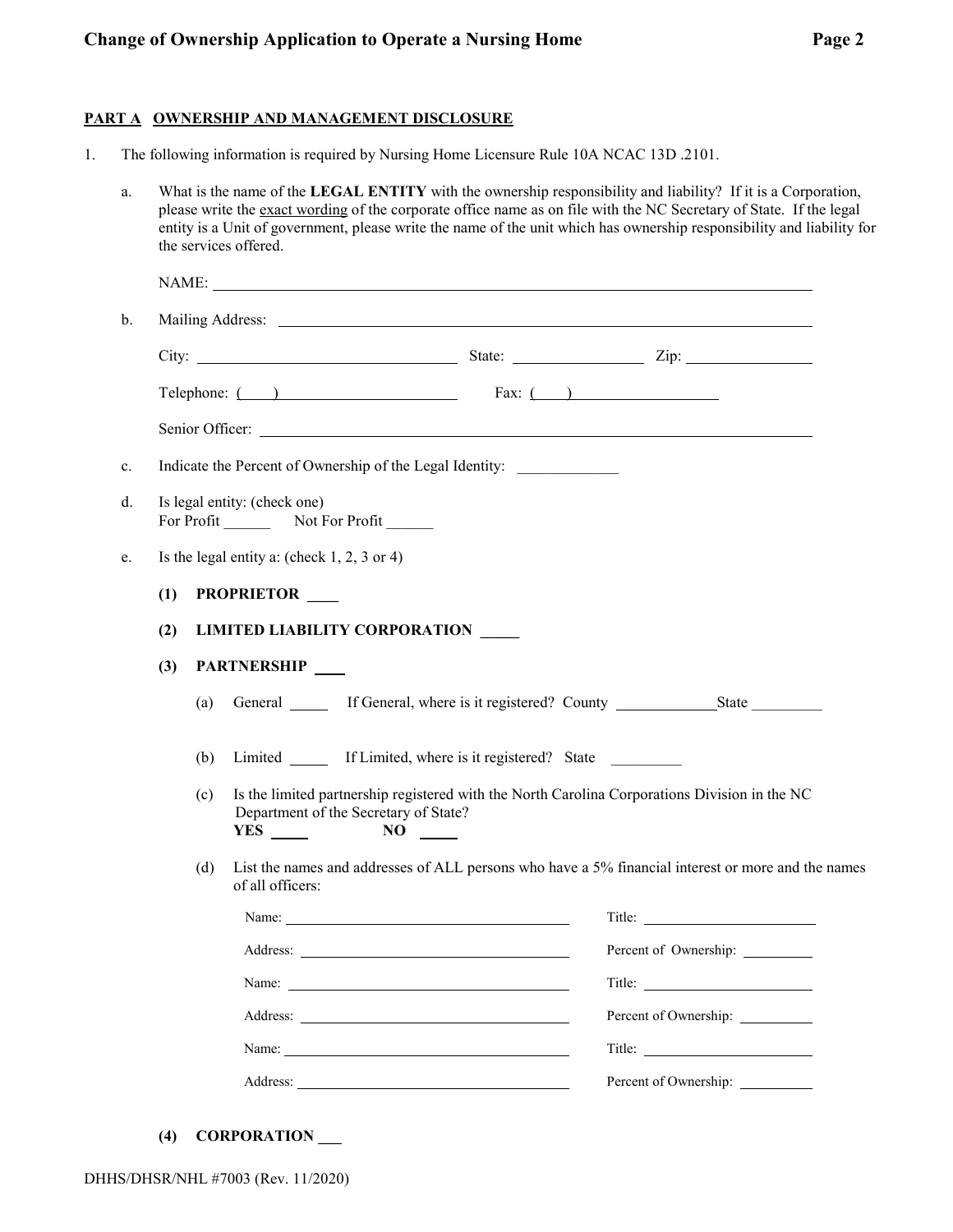# **Change of Ownership Application to Operate a Nursing Home 32 Change 32 Page 32**

| ï<br>٠, | 71 |
|---------|----|
|---------|----|

|                 | (a)        | Where was the corporation originally established? State                                                                                                                                                                                                                                               |                                                                                                                               |
|-----------------|------------|-------------------------------------------------------------------------------------------------------------------------------------------------------------------------------------------------------------------------------------------------------------------------------------------------------|-------------------------------------------------------------------------------------------------------------------------------|
|                 | (b)        | of all officers:                                                                                                                                                                                                                                                                                      | List the names and addresses of ALL persons who have a 5% financial interest or more and the names                            |
|                 |            |                                                                                                                                                                                                                                                                                                       |                                                                                                                               |
|                 |            |                                                                                                                                                                                                                                                                                                       |                                                                                                                               |
|                 |            |                                                                                                                                                                                                                                                                                                       |                                                                                                                               |
|                 |            |                                                                                                                                                                                                                                                                                                       |                                                                                                                               |
|                 |            |                                                                                                                                                                                                                                                                                                       |                                                                                                                               |
|                 |            |                                                                                                                                                                                                                                                                                                       |                                                                                                                               |
| (5)<br>offered? | (a)<br>(b) | <b>UNIT OF GOVERNMENT</b><br>What is the name and title of the official in charge of the above governmental unit?<br>Check the word which best describes the above type of governmental unit:<br>CITY _____ COUNTY ______ STATE ______ AUTHORITY ____<br>$YES$ NO NO<br>If NO, who owns the building? | 2. Does the licensee (legal entity: individual, partnership, corporation or unit) own the building from which services are    |
|                 |            |                                                                                                                                                                                                                                                                                                       | Mailing Address: City: City:                                                                                                  |
|                 |            |                                                                                                                                                                                                                                                                                                       |                                                                                                                               |
|                 |            |                                                                                                                                                                                                                                                                                                       | Note: If neither the building owner nor the lessee is shown as the license applicant, explain on a separate page.             |
| 3.              |            | more nursing homes or health care facilities under the same ownership.)                                                                                                                                                                                                                               | Is this facility part of a multiple facility system within North Carolina? (A multiple facility system is defined as two or   |
|                 |            | $YES$ NO                                                                                                                                                                                                                                                                                              |                                                                                                                               |
| Carolina.       |            |                                                                                                                                                                                                                                                                                                       | If "YES", give the name and address of the multiple facility system whether or not the Parent Company is located within North |
| a.              |            |                                                                                                                                                                                                                                                                                                       |                                                                                                                               |
| b.              |            |                                                                                                                                                                                                                                                                                                       |                                                                                                                               |
| d.              |            |                                                                                                                                                                                                                                                                                                       |                                                                                                                               |
|                 |            | DHHS/DHSR/NHL #7003 (Rev. 11/2020)                                                                                                                                                                                                                                                                    |                                                                                                                               |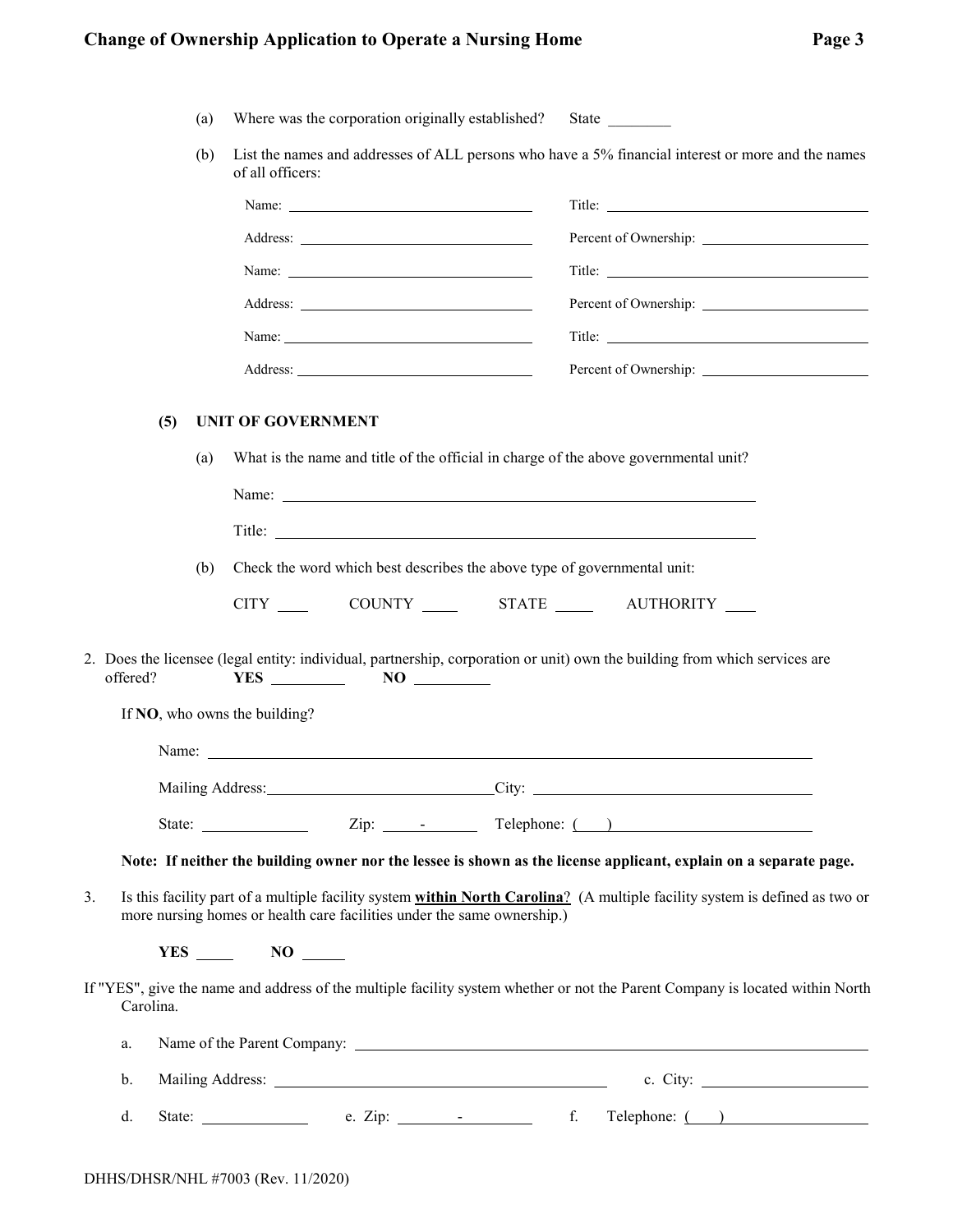## **Change of Ownership Application to Operate a Nursing Home Page 4** Page 4

|    | g. | Name of Senior Officer:<br><u> 1980 - Jan Barbara, margaret eta biztanleria (h. 1980).</u>                                                                                                                                                                                                                                                               |  |
|----|----|----------------------------------------------------------------------------------------------------------------------------------------------------------------------------------------------------------------------------------------------------------------------------------------------------------------------------------------------------------|--|
| 4. |    | Does the facility operate under a management contract?                                                                                                                                                                                                                                                                                                   |  |
|    |    | $YES$ NO $\qquad$                                                                                                                                                                                                                                                                                                                                        |  |
|    |    | If "YES", give the name, address and name of chief executive officer of the organization that manages the facility.                                                                                                                                                                                                                                      |  |
|    | a. |                                                                                                                                                                                                                                                                                                                                                          |  |
|    | b. |                                                                                                                                                                                                                                                                                                                                                          |  |
|    | d. |                                                                                                                                                                                                                                                                                                                                                          |  |
|    | g. |                                                                                                                                                                                                                                                                                                                                                          |  |
|    |    | <b>PART B OPERATIONS</b>                                                                                                                                                                                                                                                                                                                                 |  |
|    |    | PROVIDE NAMES FOR THE FOLLOWING:                                                                                                                                                                                                                                                                                                                         |  |
| 1. | a. | <b>FACILITY PERSONNEL</b><br>Full-time administrator as required in 10A NCAC 13D .2201(c).                                                                                                                                                                                                                                                               |  |
|    |    |                                                                                                                                                                                                                                                                                                                                                          |  |
|    | b. | Nursing                                                                                                                                                                                                                                                                                                                                                  |  |
|    |    | N.C. License No:<br>Date Hired as DON:                                                                                                                                                                                                                                                                                                                   |  |
| 2. | a. | MEDICAL STAFF FOR EMERGENCY CALL<br>Medical Director's Name<br>Address                                                                                                                                                                                                                                                                                   |  |
|    |    | 1.<br>Full first name<br>Middle name<br>Last name<br>the contract of the contract of the contract of the contract of the                                                                                                                                                                                                                                 |  |
|    |    | e-mail address: N.C. License No:                                                                                                                                                                                                                                                                                                                         |  |
|    |    | PART C PATIENT SERVICES                                                                                                                                                                                                                                                                                                                                  |  |
| 1. |    | Continuing Care Retirement Communities (CCRC)                                                                                                                                                                                                                                                                                                            |  |
|    | a. | Is the facility licensed by the Department of Insurance<br>as a "Continuing Care Retirement Community"?<br>a. YES ______ NO _____                                                                                                                                                                                                                        |  |
|    | b. | If so, please submit Department of Insurance approval of the change of ownership.                                                                                                                                                                                                                                                                        |  |
| 2. |    | NUMBER OF BEDS BY TYPE (*Must complete required data supplement form)                                                                                                                                                                                                                                                                                    |  |
|    | a. | $(TOTAL)$ a. $\_\_$<br><b>Nursing Beds (NF)</b>                                                                                                                                                                                                                                                                                                          |  |
|    |    | 1.<br>General Nursing Facility Beds<br>$\frac{1}{2}$ . $\frac{1}{2}$<br>2.<br>*Alzheimer's Special Care Unit Resident Beds<br>3.<br>Ventilator Dependent Resident Beds<br>$\begin{array}{c}\n3. \\ 4. \\ Y \longrightarrow N \longrightarrow \n\end{array}$<br>Traumatic Brain Injury Beds<br>4.<br>Are you equipped to accommodate bariatric residents? |  |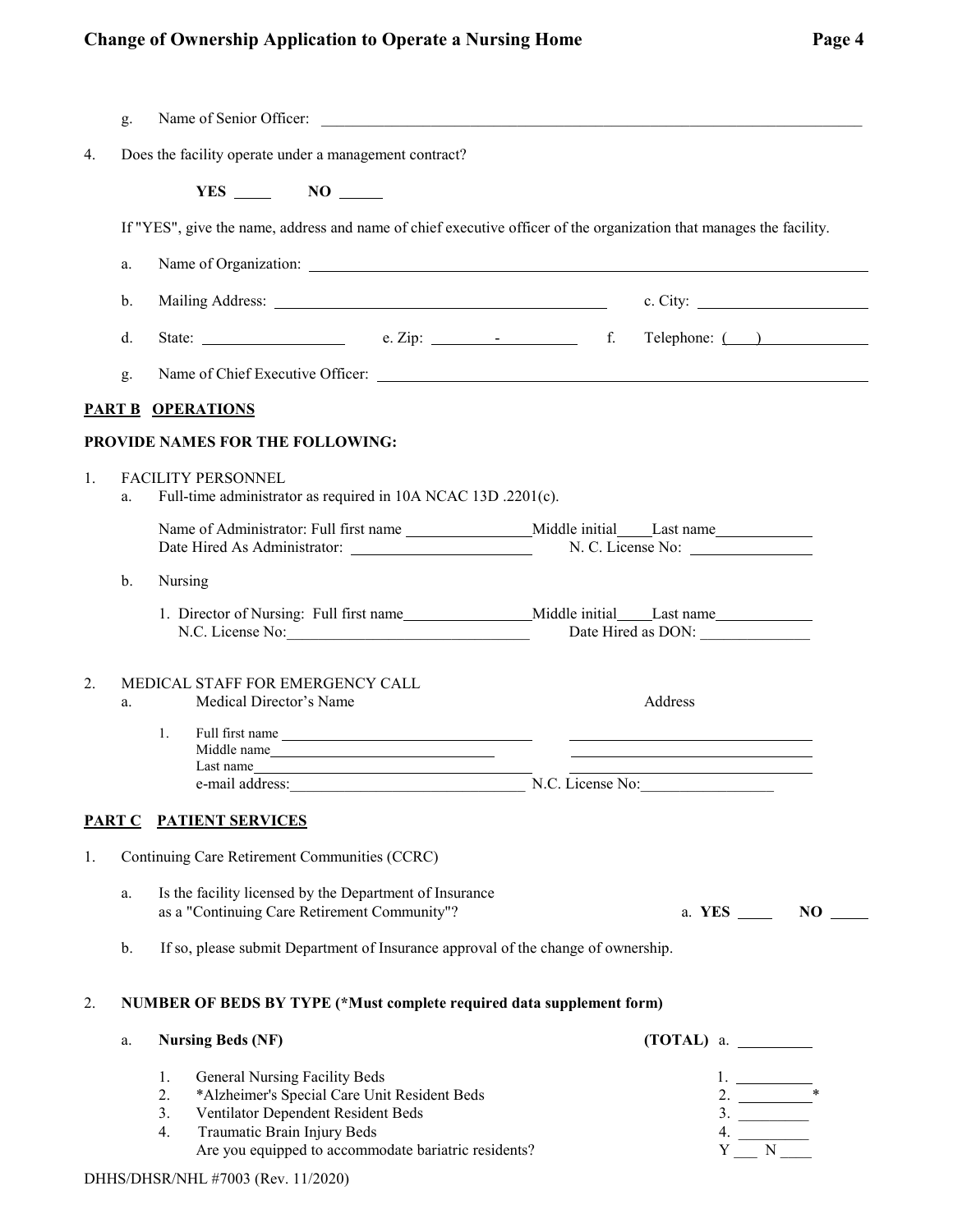| b. | <b>Adult Care Home (ACH)</b>                                                                                                         | (TOTAL) b.       |  |
|----|--------------------------------------------------------------------------------------------------------------------------------------|------------------|--|
|    | General Adult Care Home Beds<br>*Alzheimer's Special Care Unit Resident Beds<br>Are you equipped to accommodate bariatric residents? |                  |  |
|    | <b>TOTAL LICENSED BEDS</b>                                                                                                           | (TOTAL a & b) c. |  |

### **PART D CURRENT OPERATING STATISTICS**

### **Current Per Diem Reimbursement Rates/Charges.**

Please state the CURRENT (today's date or date the application is signed) basic daily charges/rates for patients or residents in your facility in the following categories of care.

### **\* If you have questions on how to complete this portion, please contact Certificate of Need at 919-855-3873.**

| <b>Private Pay (Usual Customary Charge)</b> | Private Room<br>(1 bed/room) | Semi-Private<br>$(2 \text{ beds/room})$ | Ward |
|---------------------------------------------|------------------------------|-----------------------------------------|------|
| Nursing Care                                |                              |                                         |      |
| Adult Care Home                             |                              |                                         |      |
| Special Care Unit (specify)                 |                              |                                         |      |
| Special Care Unit (specify)                 |                              |                                         |      |

| Medicare |                                                         | Code     | Rate |
|----------|---------------------------------------------------------|----------|------|
|          | Three most frequent RUGS codes and rates paid for them. |          |      |
|          |                                                         | <u>.</u> |      |
|          |                                                         | . ب      |      |

|              |           | Ouarterly | Rates     |            |
|--------------|-----------|-----------|-----------|------------|
| Medicaid     | Oct.-Dec. | Jan.-Mar. | Apr.-June | July-Sept. |
| Nursing Care |           |           |           |            |

| <b>Medicaid Nursing Care</b> |                             | Current Rate |
|------------------------------|-----------------------------|--------------|
|                              | Special Care Unit (specify) |              |
|                              | Special Care Unit (specify) |              |

| <b>State/County Special Assistance</b> |                             | Rate |
|----------------------------------------|-----------------------------|------|
|                                        | Adult Care Home             |      |
|                                        | Special Care Unit (specify) |      |
|                                        | Special Care Unit (specify) |      |

Please complete only if applicable:

| Alzheimer's/Dementia Special Care Unit | Rate |
|----------------------------------------|------|
| Additional cost or fee to resident     |      |